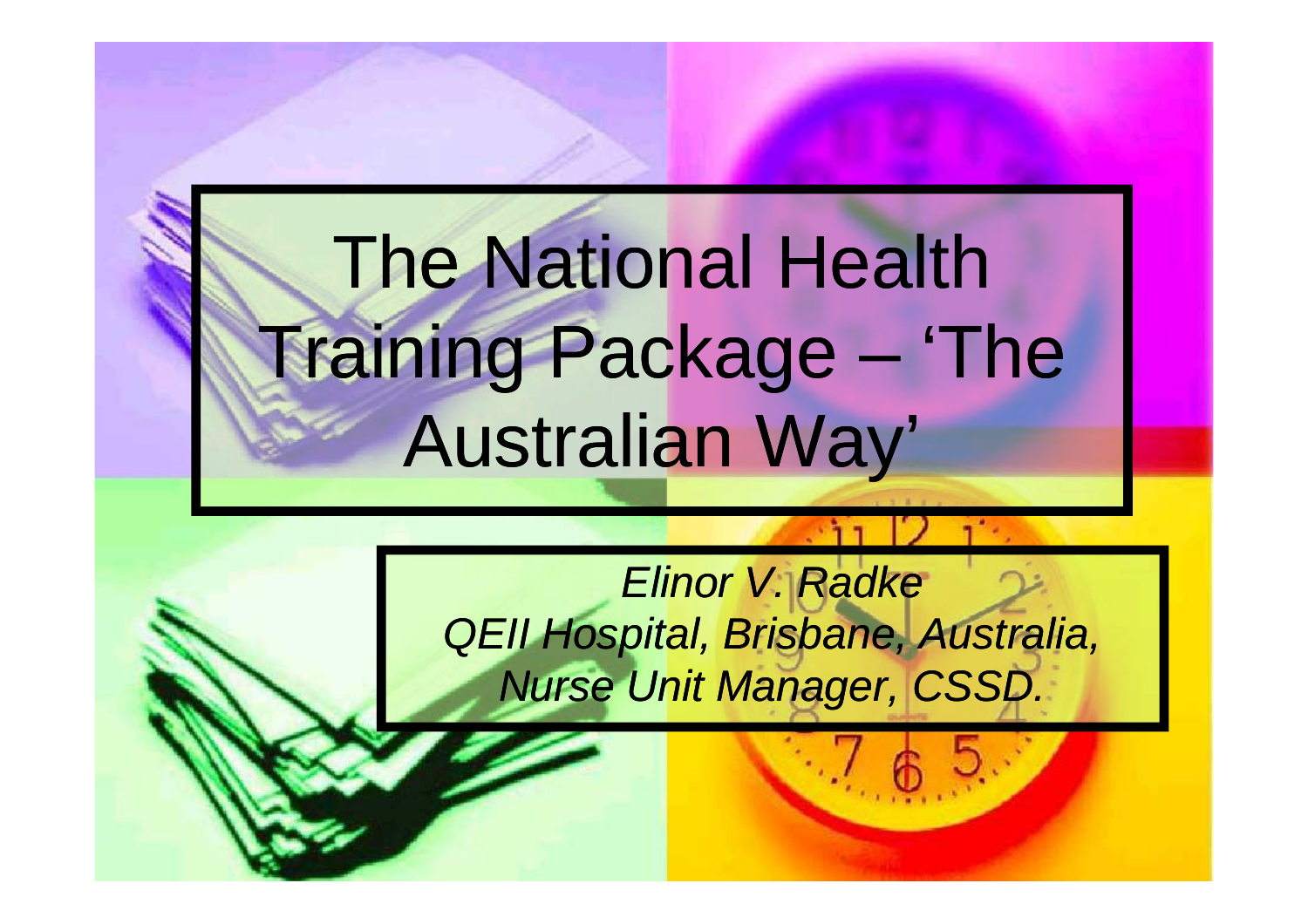

### **Introduction**

- n National reviews
- n Sterilising Technology
- n Certificate III & Certificate IV
- n 2012 Commonwealth of Australia
- n Vocational Education Training reforms
- n To streamline Health Training Package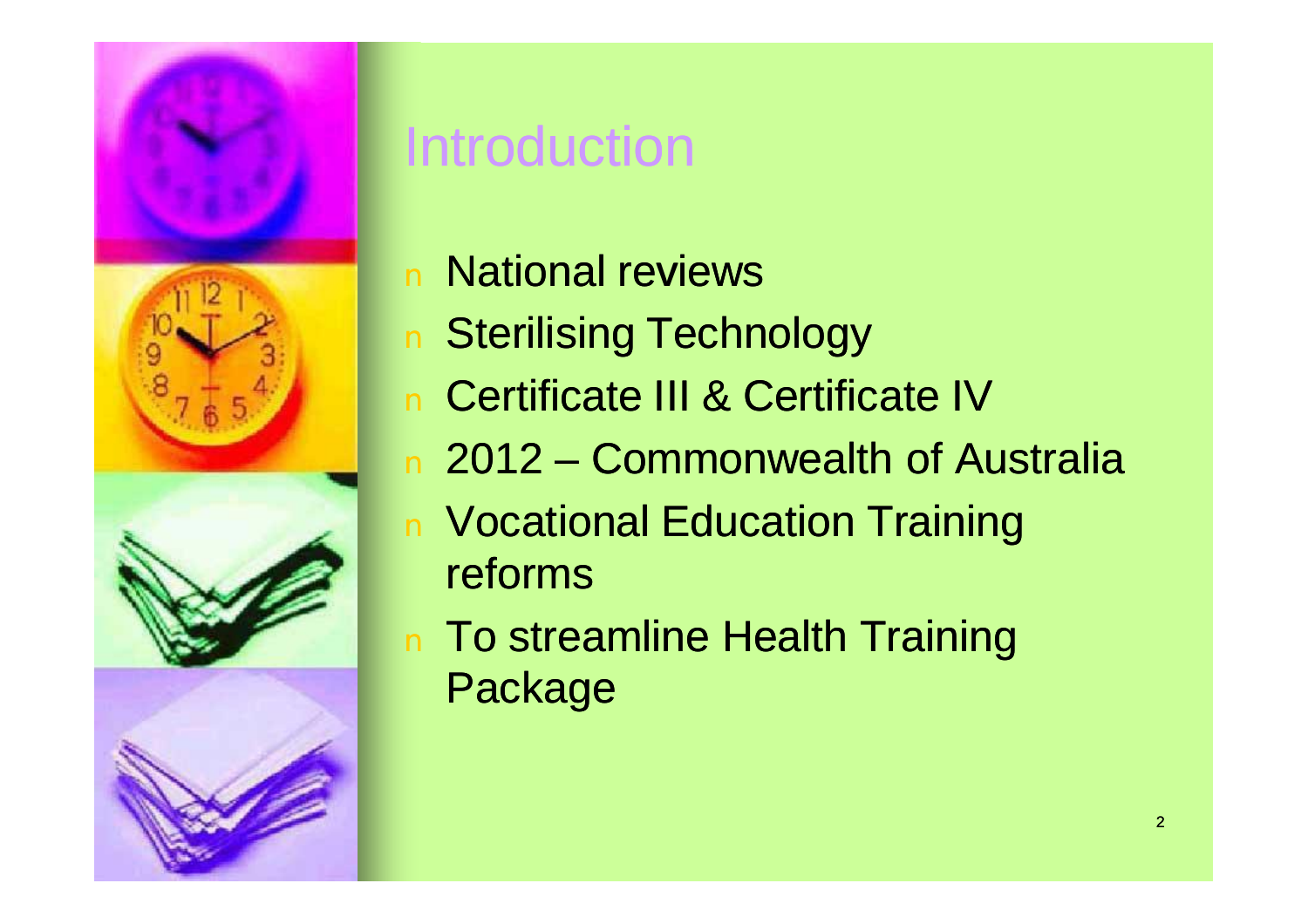

### **Objectives**

- n Aims of the project <sup>n</sup> Materials and Methods <sup>n</sup> Local issues explored <sup>n</sup> Comparisons and differences
- <sup>n</sup> Results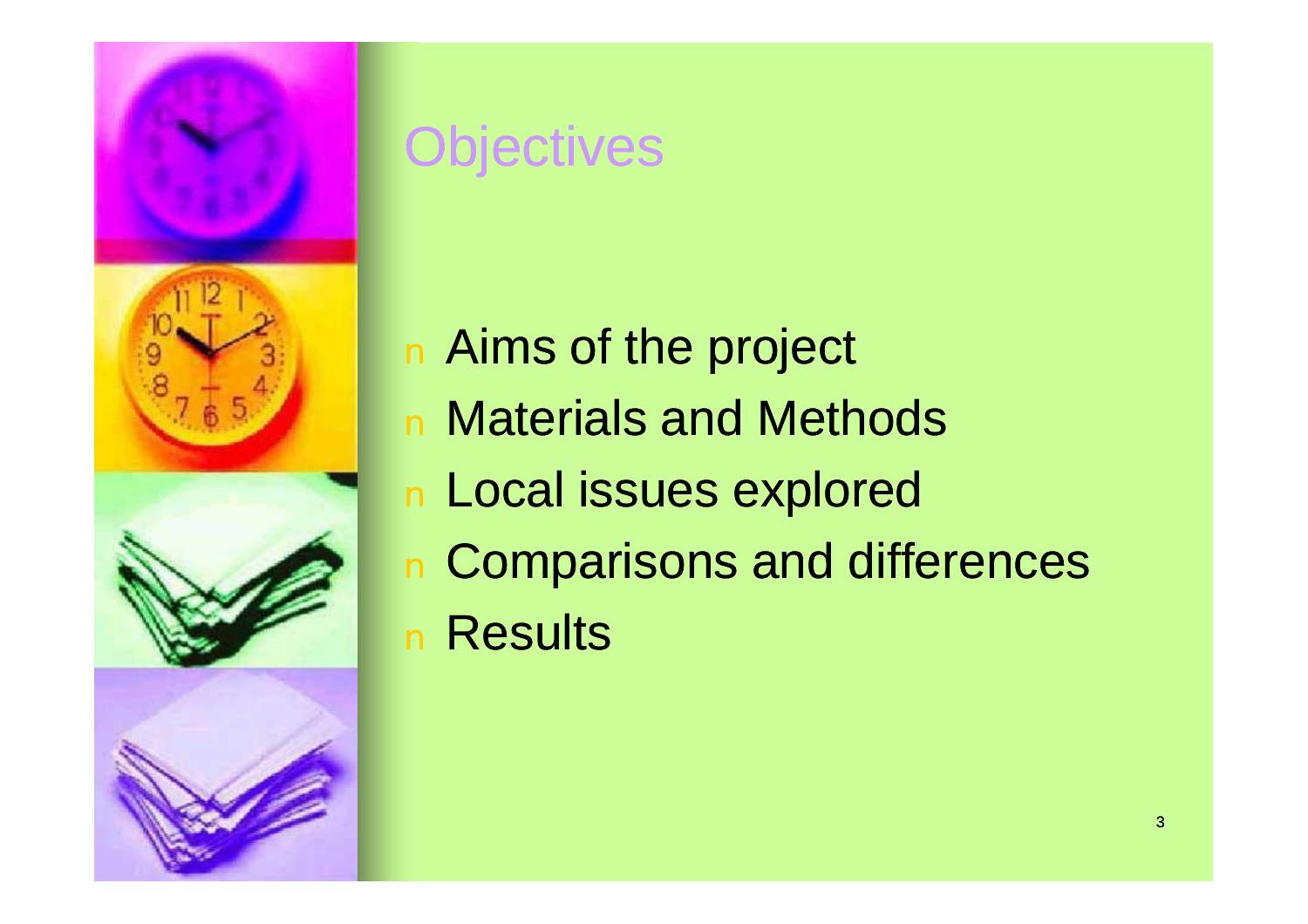

### **Background**

- n Community Services and Health Industry Skills Council –
- <sup>n</sup> National Industry Skills Council
- <sup>n</sup> Developed a Training Package Advisory Committee
- n Terms of Reference for an Industry Reference Group [IRG]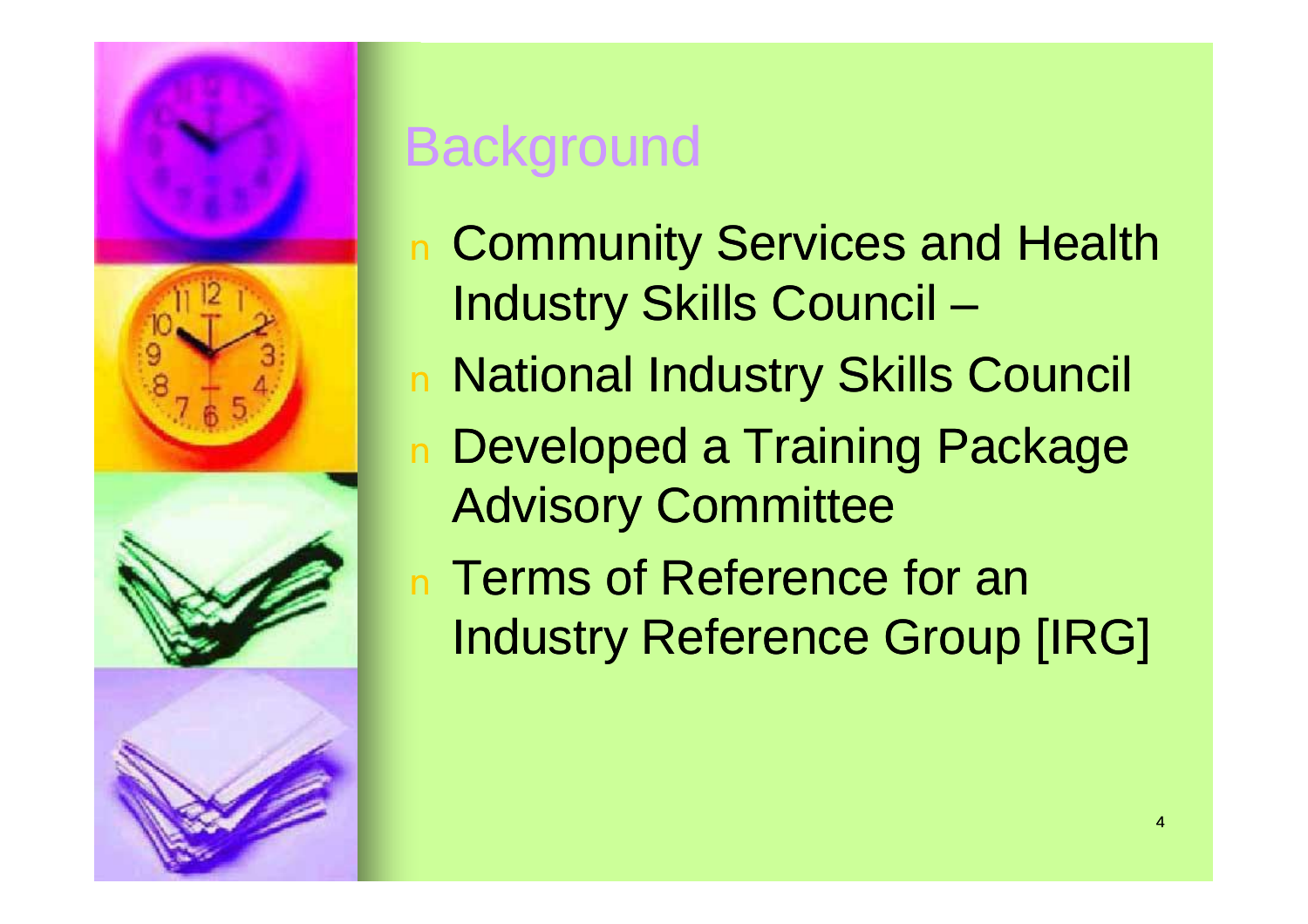

# Industry Reference Group

- <sup>n</sup> Invited a nomination
- n Federation Sterilisation Research Advisory Council of Australia [FSRACA]
- n Elinor Radke nominated
- n Terms of Reference to include Key Responsibilities
- n Identify Subject Matter Expert Groups [SMEG]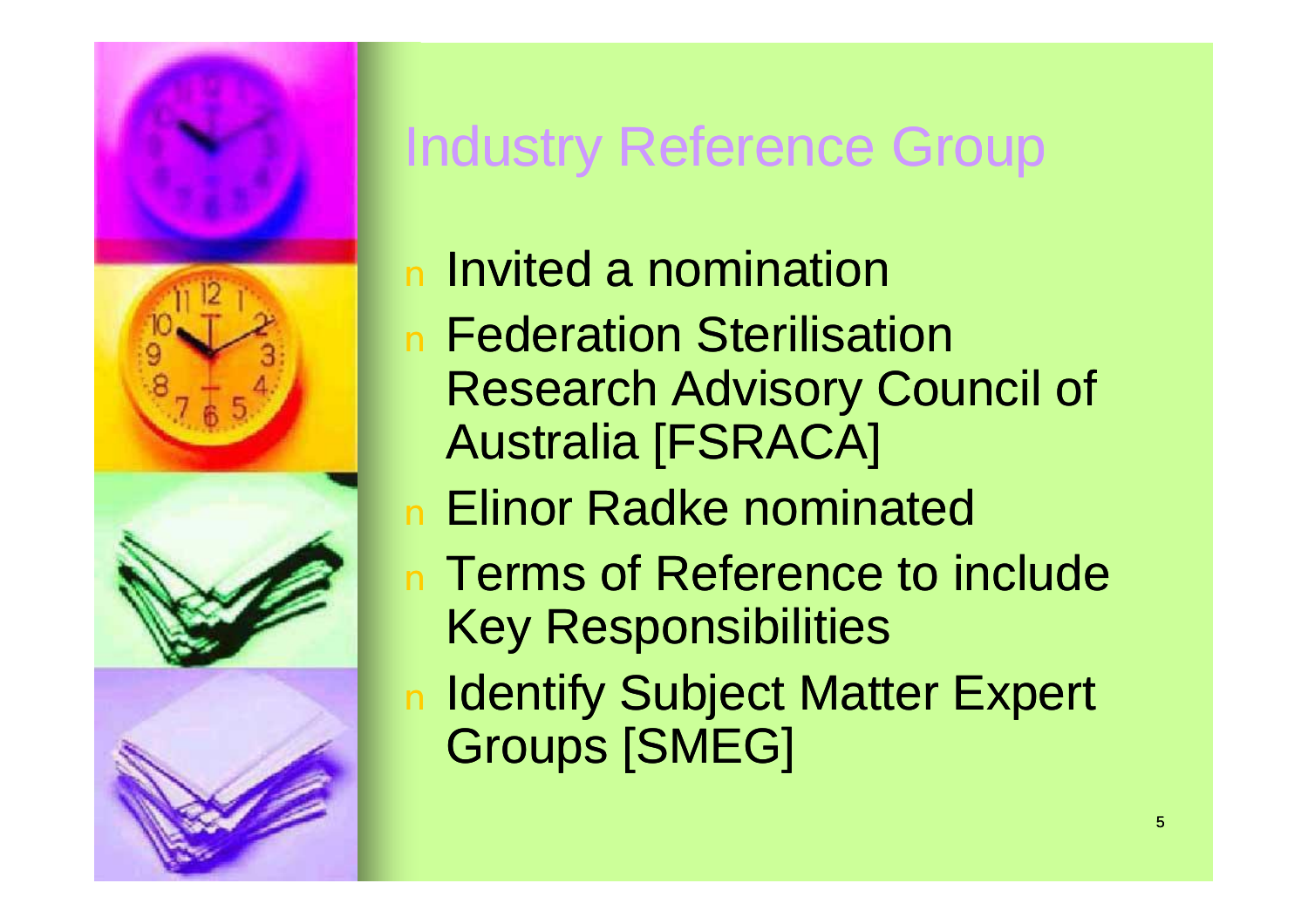

### Material - Methods

- <sup>n</sup> Subject Matter Expert Groups [SMEG]
- <sup>n</sup> Membership nationwide
- <sup>n</sup> FSRACA Committee
- n Current Registered Training Organisation [RTO] teachers for the Sterilising Technology Course.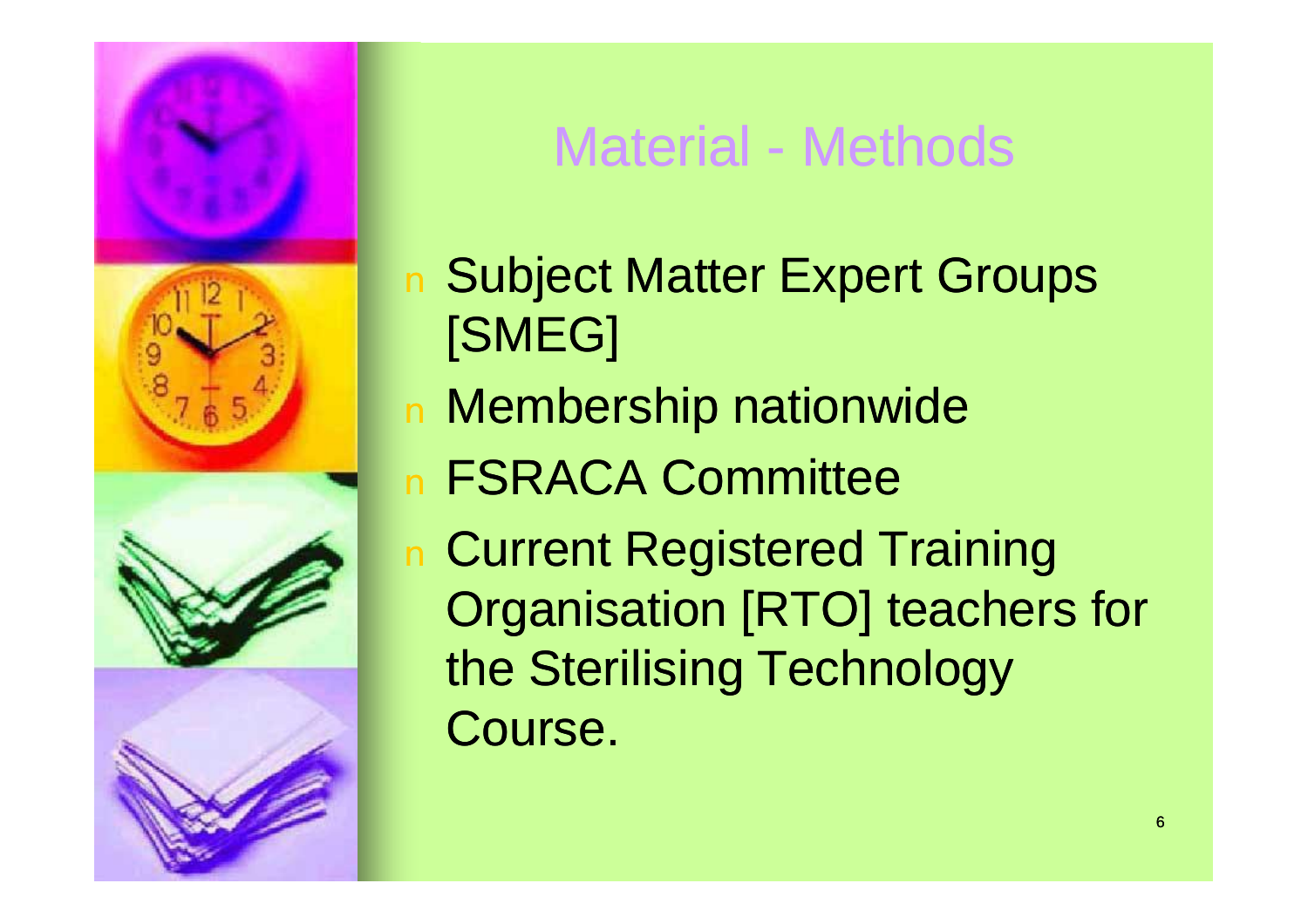

# SMEG – Key Responsibilities

- n Provide specific advice and technical expertise for -
- n Qualification,
- n Competency standards,
- n Assessment requirements,
- n Review draft materials,
- n Access to relevant people & organisations,
- n Meeting attendance is self funded.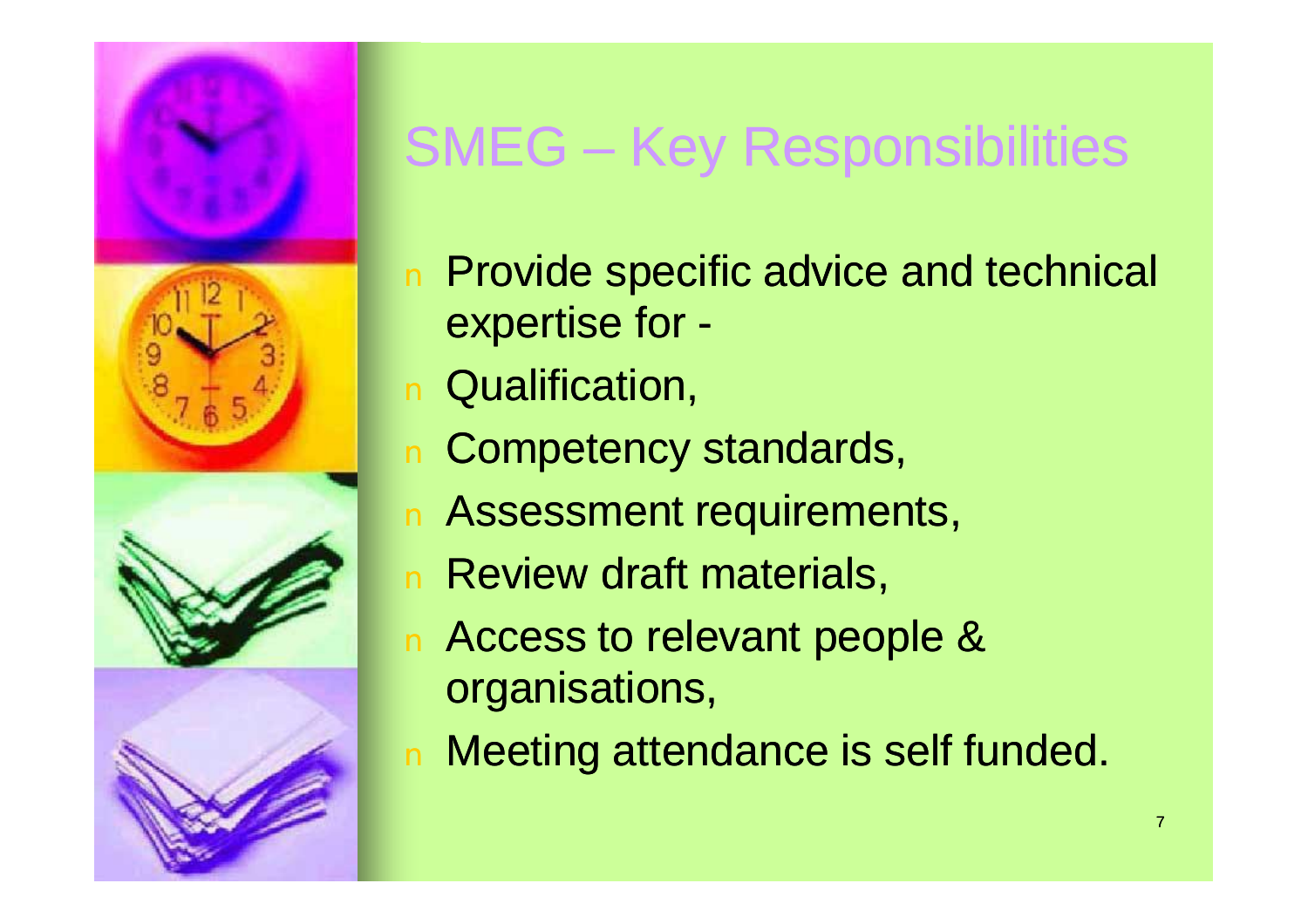

# Meeting AGENDA – 16 August, 2012

### <sup>n</sup> Overview of streamlining project

### <sup>n</sup> Industry Issues –

- Changes in technology, processes and standards,
- Job role review,
- Initial comment on draft by Skills Council.

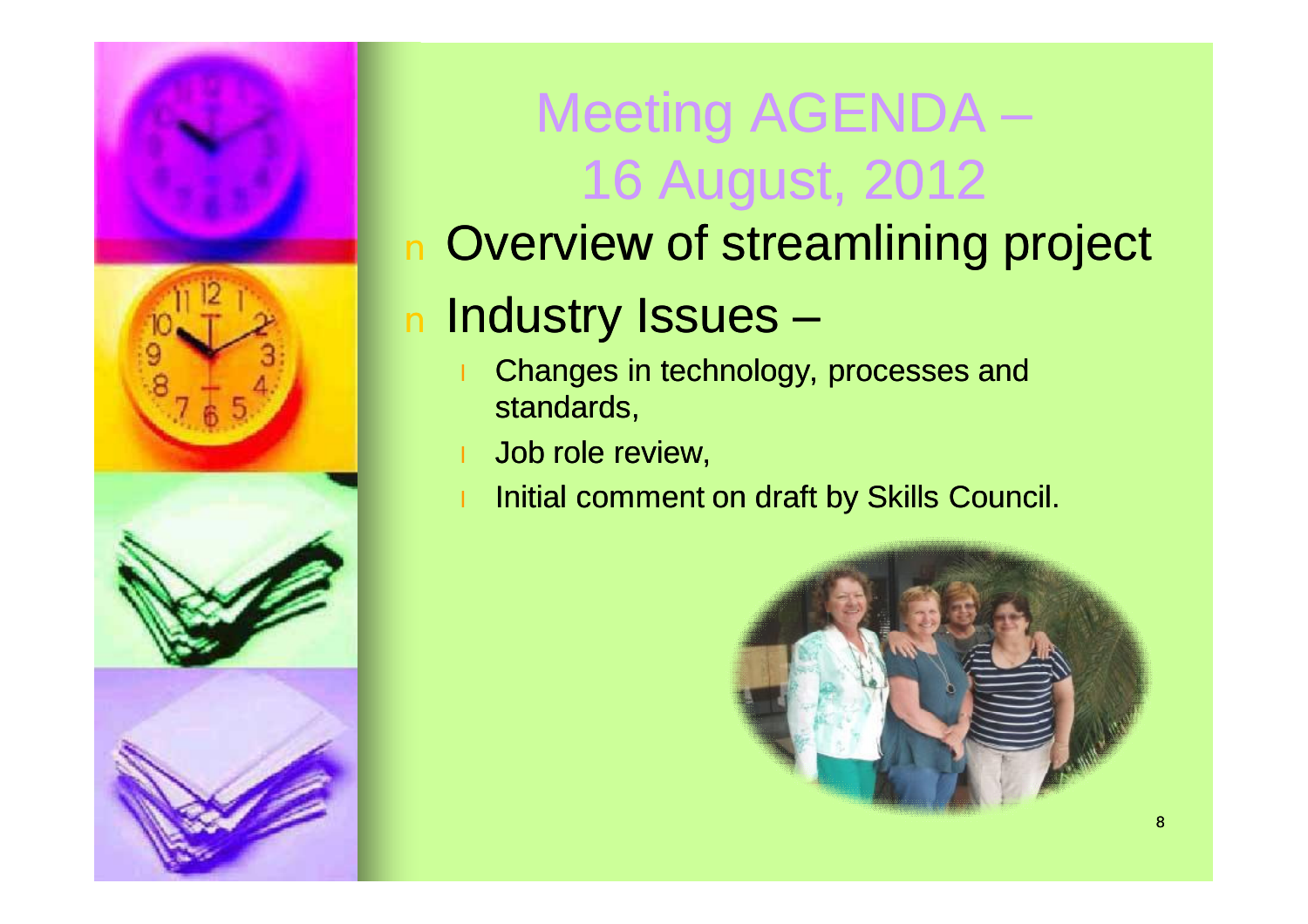

# Public Comments

- n *Certificate III –*
- n Disinfect Medical Devices,
- n Safe Manual Handling,
- n Remove hot air oven, flash paks & flash sterilisation from assessment requirements,
- n *Certificate IV-* Include audit tools,
- n Element criteria to 'assist' rather than to 'develop',
- n Promotional qualification.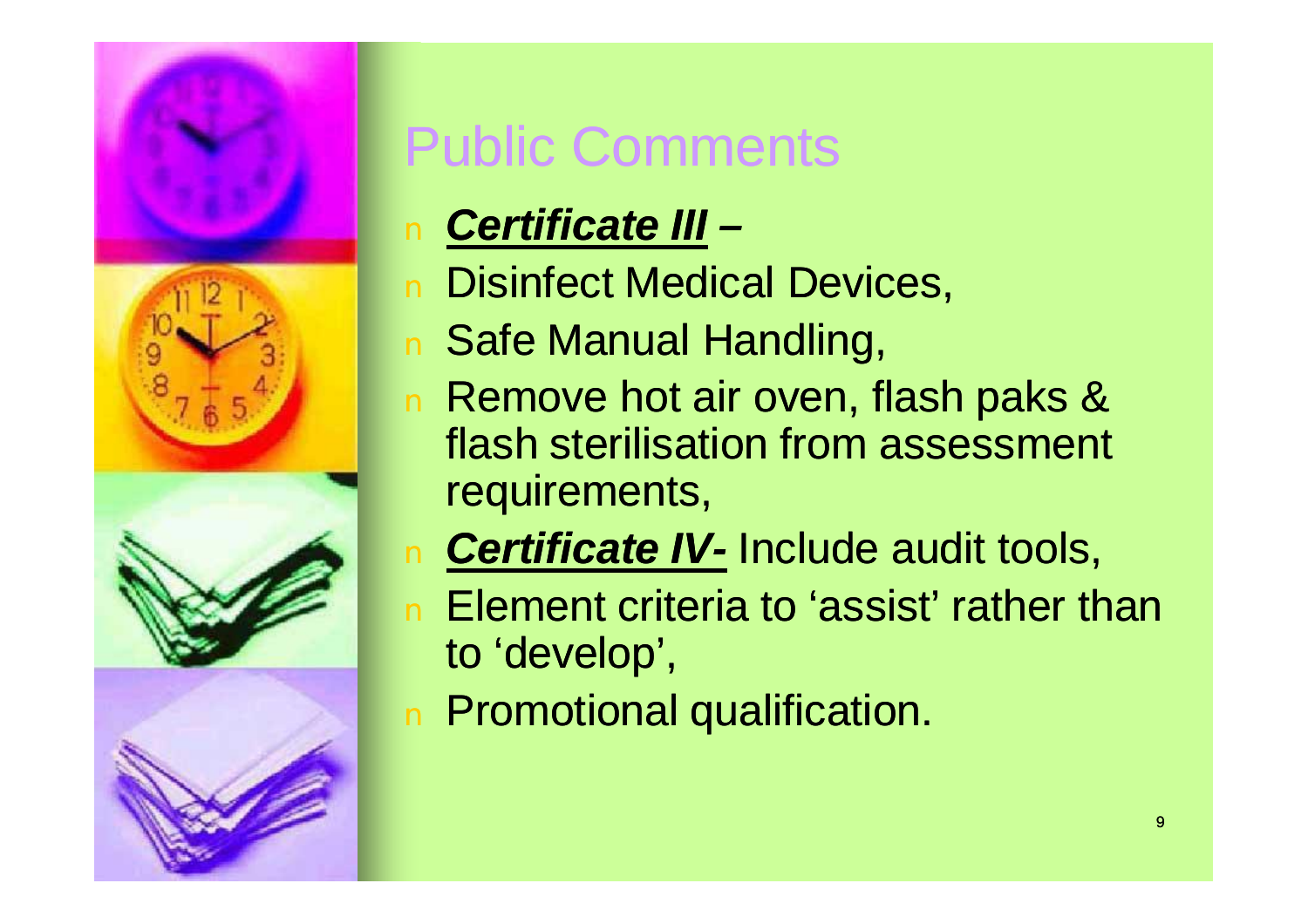

# Changes to 1<sup>st</sup> draft – CORE Units

### FOUR Core Units maintained –

- <sup>n</sup> Clean Reusable Medical Equipment,
- n Inspect and Pack Items,
- <sup>n</sup> Sterilise Loads,
- <sup>n</sup> Manage Sterile Stock.

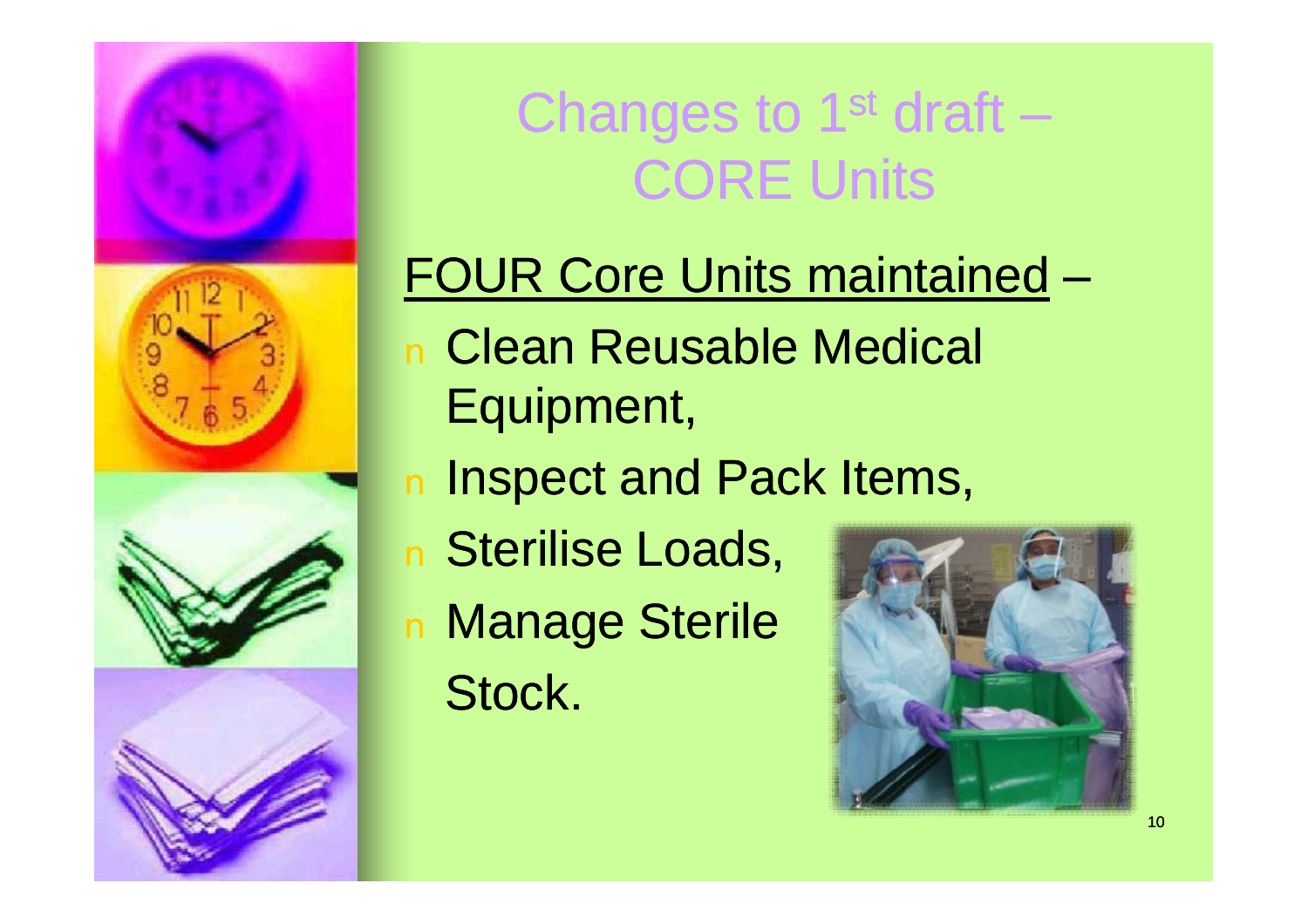

### Elective Choices



- <sup>n</sup> Business technology <sup>n</sup> Manual Handling <sup>n</sup> Maintain a sterile field
- n Service to customers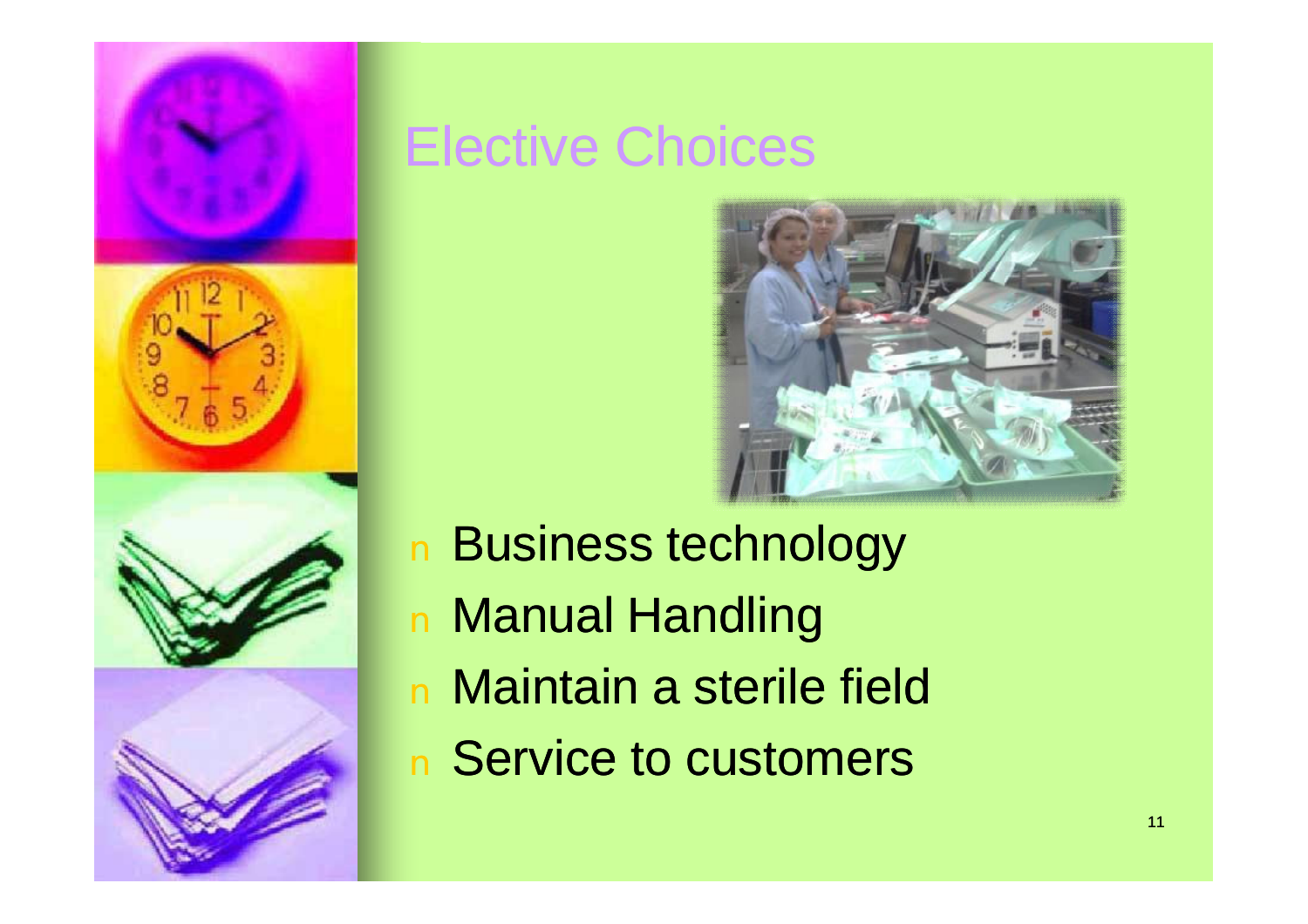

# Disinfect Medical Items

- n Current content –
- **Manual Chemical Disinfection**
- n Thermal Disinfection
- n Automated High Level Chemical **Disinfection**

#### To become an ELECTIVE –

- n Thermal Disinfection covered in Clean RMD,
- n Practical assessment,
- n Include more information of structure of endoscopes,
- n Enable assessment,
- n Flexible to contentualise target audience.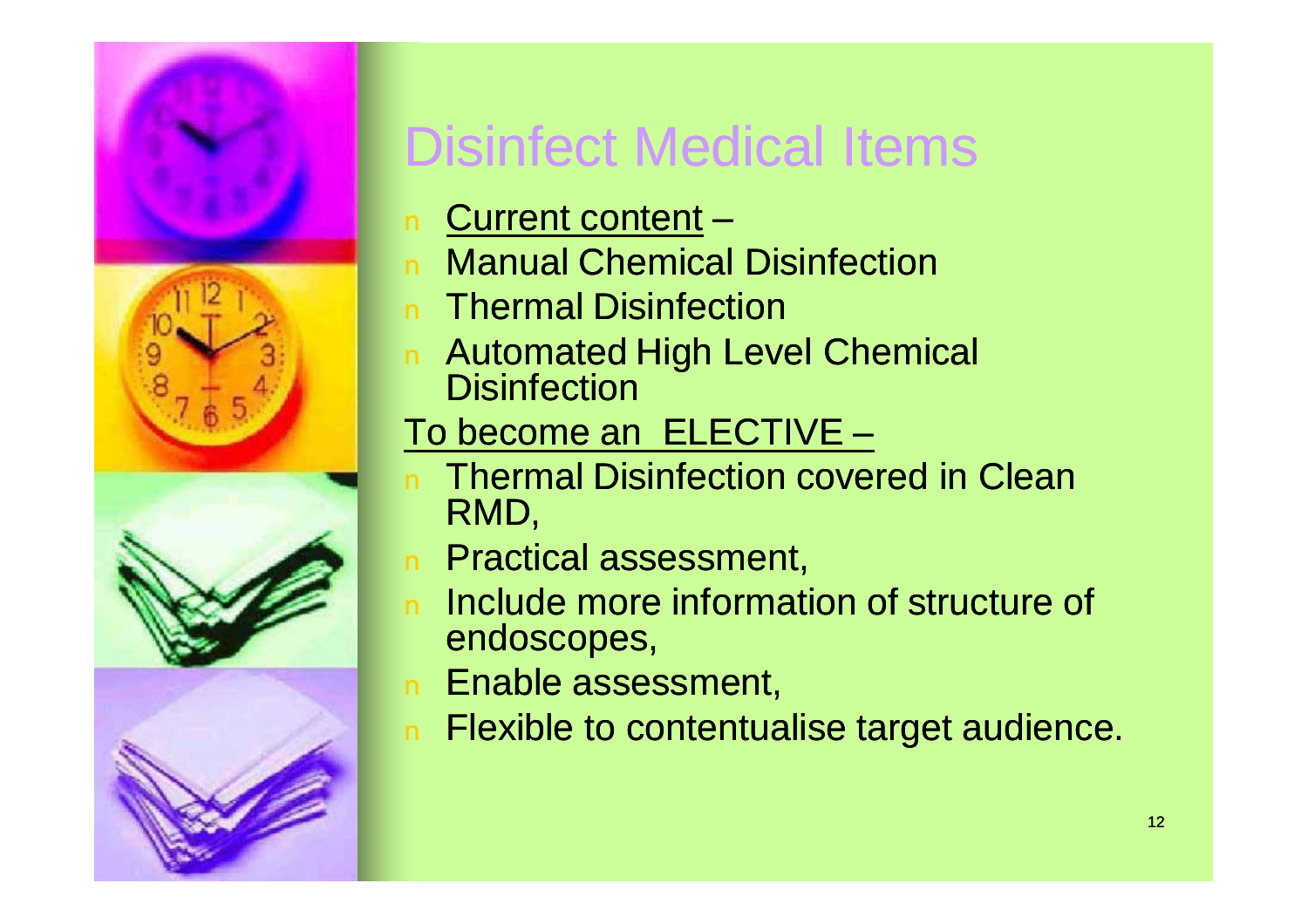

### Care for Surgical Instruments

- n Elements already covered in Cleaning & Inspect & Pack Units,
- n Further discussion and investigations.

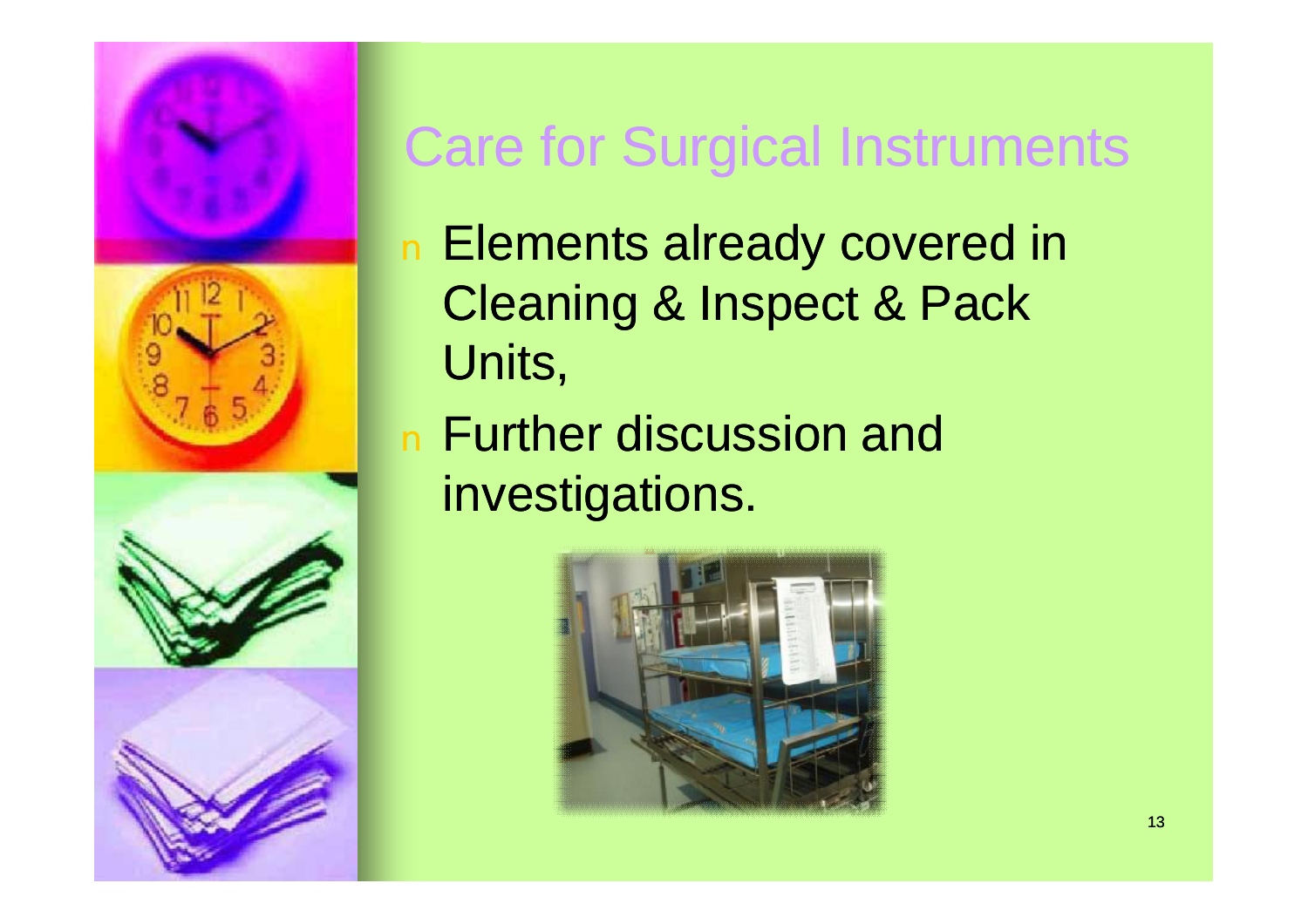

### General changes to all Units

- <sup>n</sup> Language from ISO Standards, <sup>n</sup> RMD's,
- <sup>n</sup> Replace brand names,
- n Practical assessment can be achieved across different settings.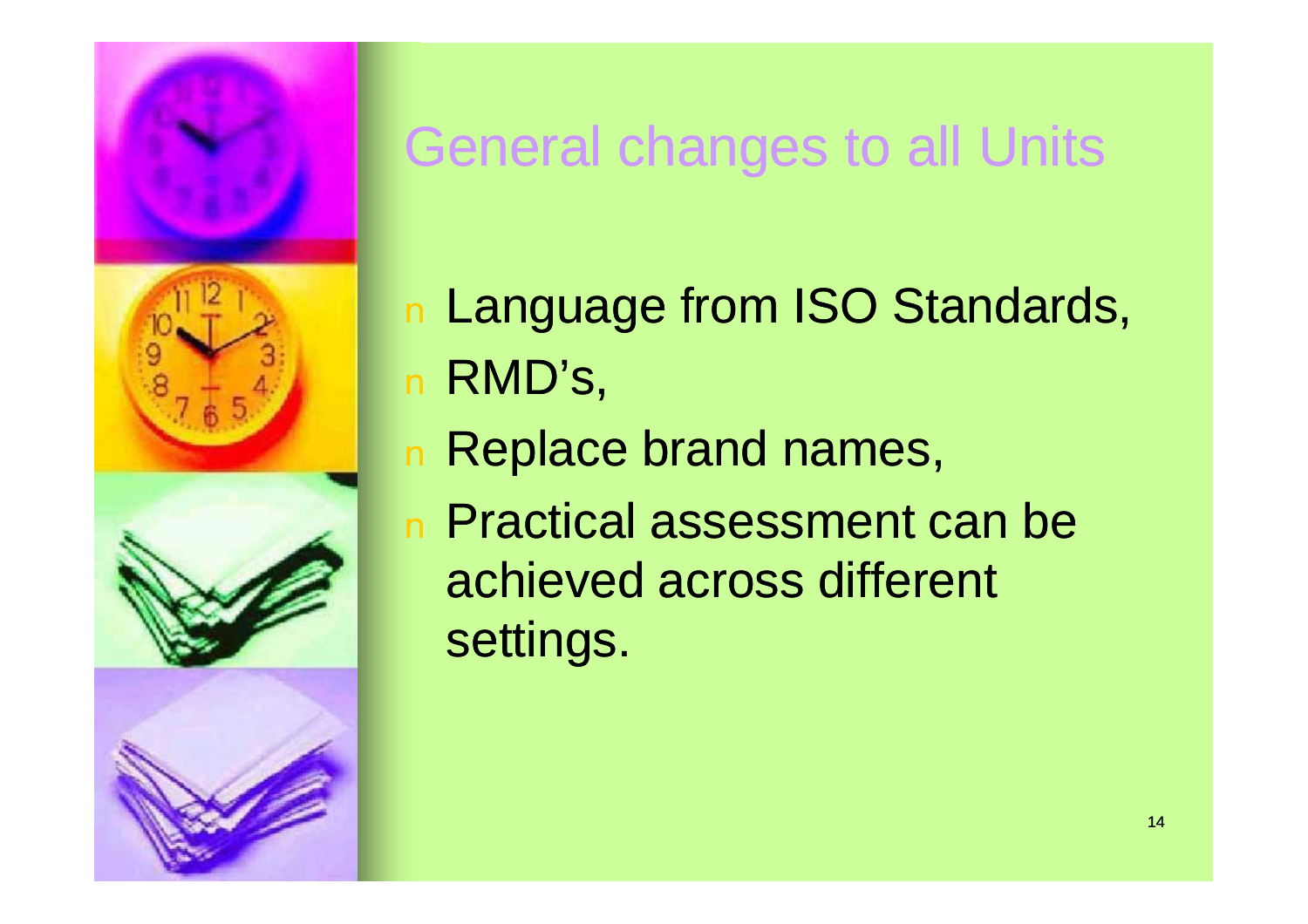

# Certificate IV Sterilisation **Technology**

- n Escan 2010 / 2011, [Community Industry Skills Council],
- <sup>n</sup> Since 2012 South Australia & Victoria have

offered courses.

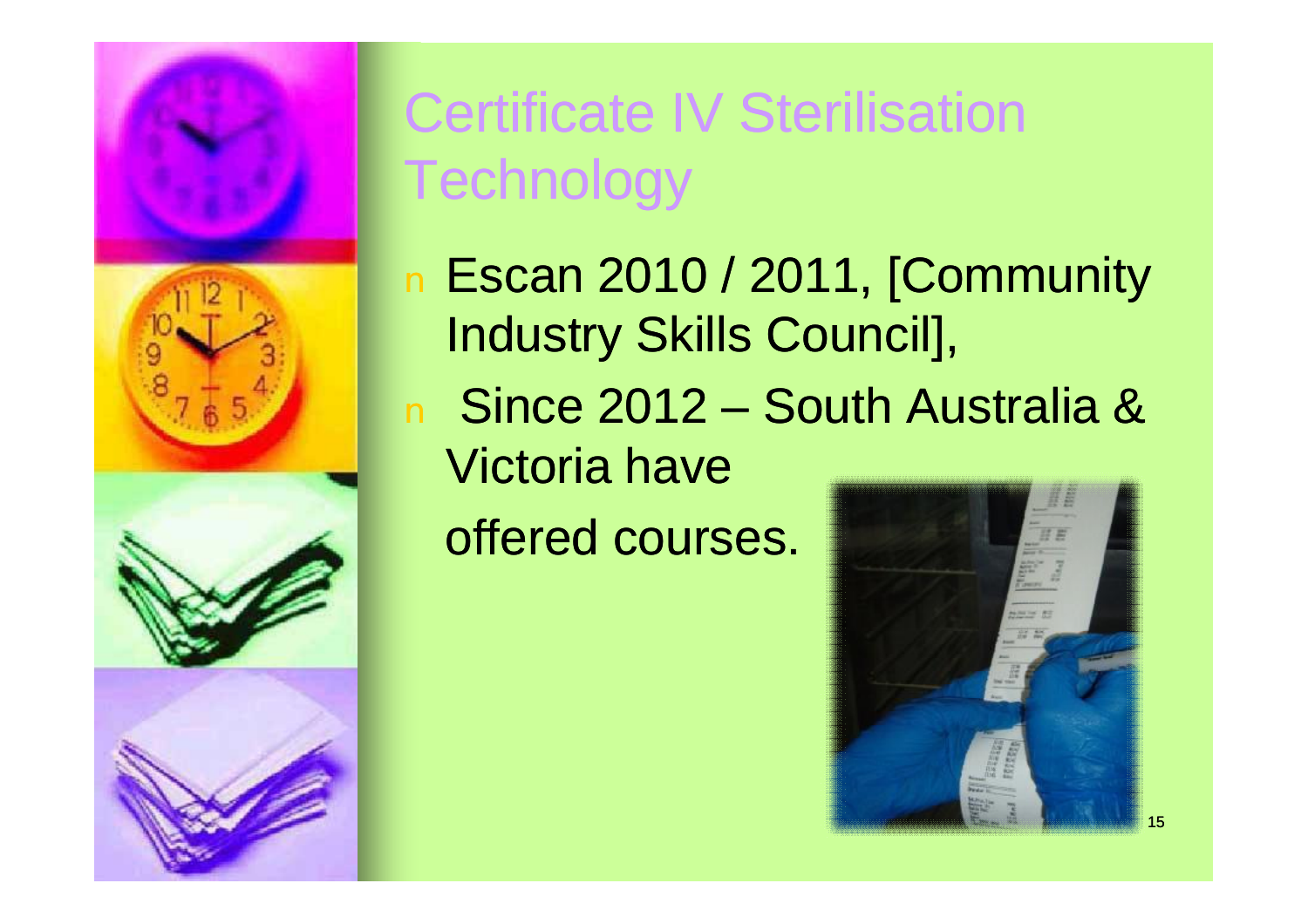

# Over arching by Skills Council

- n No pre-requites required for CIII-ST to CIV-ST,
- <sup>n</sup> SMEG advocated CIV-ST as a promotional Certificate,
- n In the workplace, the Team Leader's role would not be selected without competency from the CIII-ST.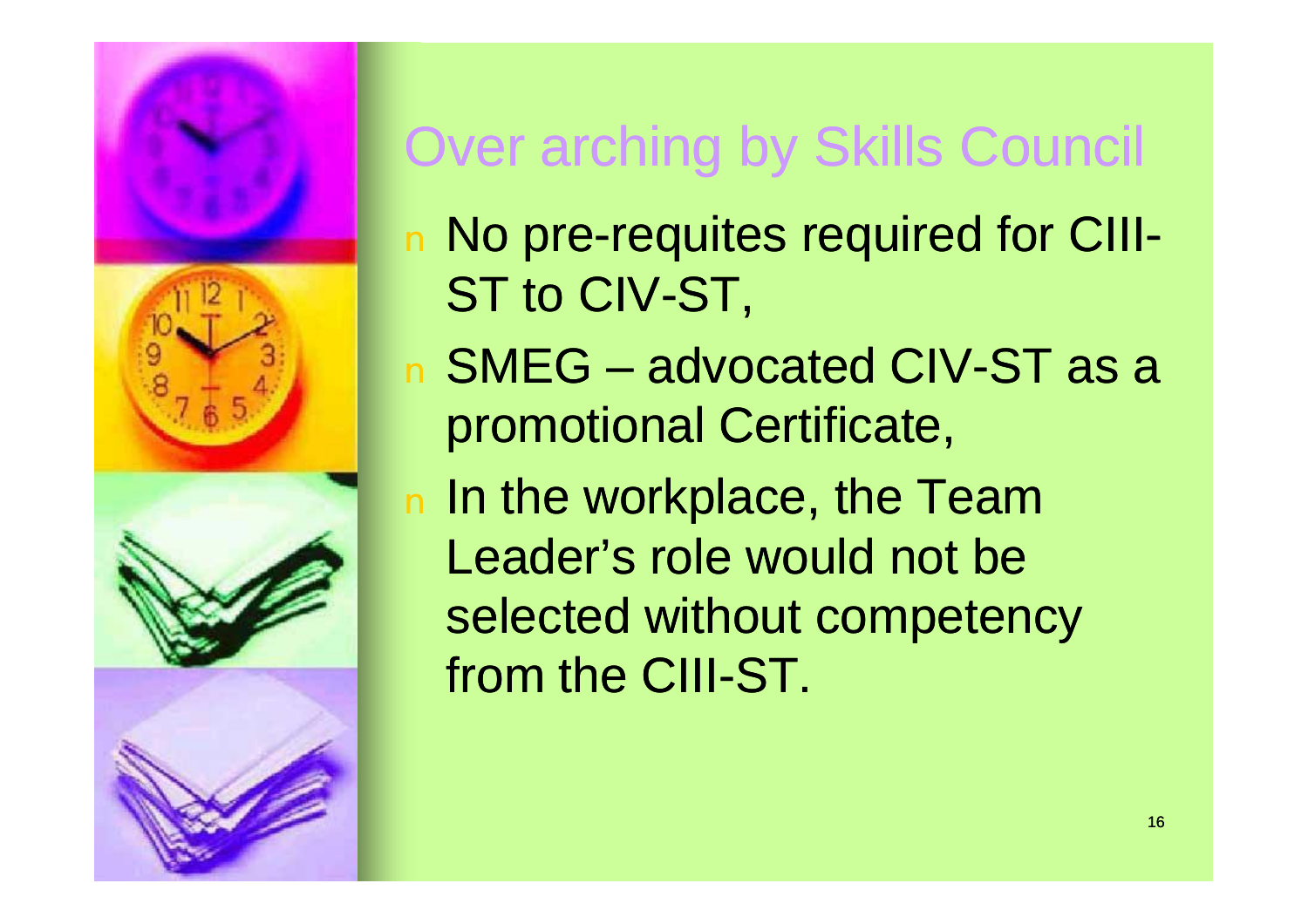

### Drilling down → Registered Training Organisations [RTO]

| <b>STATE</b>             | # RTO'S        |
|--------------------------|----------------|
| Queensland               | $\overline{2}$ |
| <b>New South Wales</b>   | 4              |
| Victoria                 | 3              |
| <b>South Australia</b>   | $\overline{2}$ |
| <b>Western Australia</b> | $\overline{2}$ |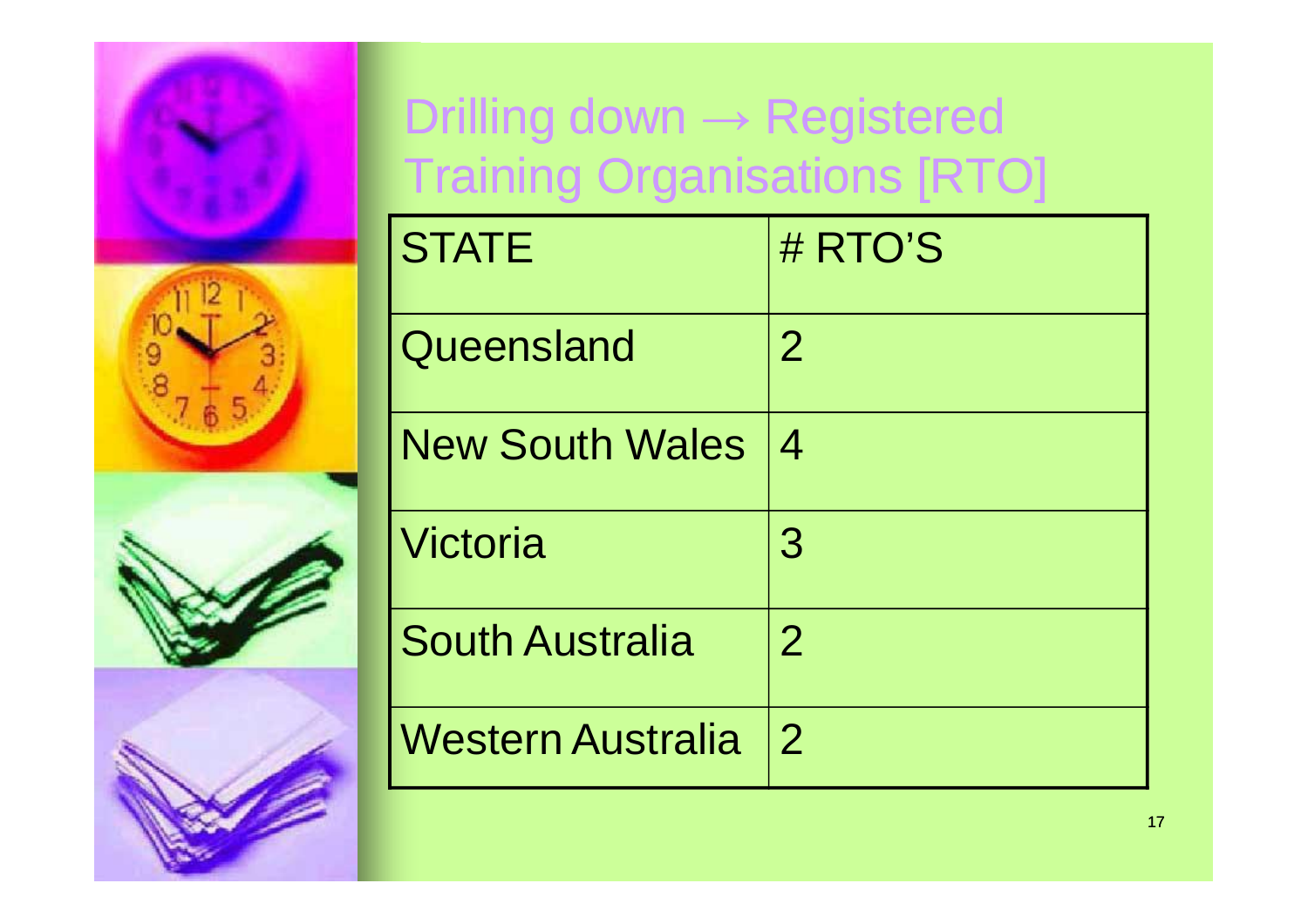

# Australian States – Comparisons & Differences

- n Student enrolment from the workplace?
- n English as the 2<sup>nd</sup> language?
- n Qualification linked to Industrial Award?
- <sup>n</sup> Qualification mandatory in the workplace? Course offered to HCF's only?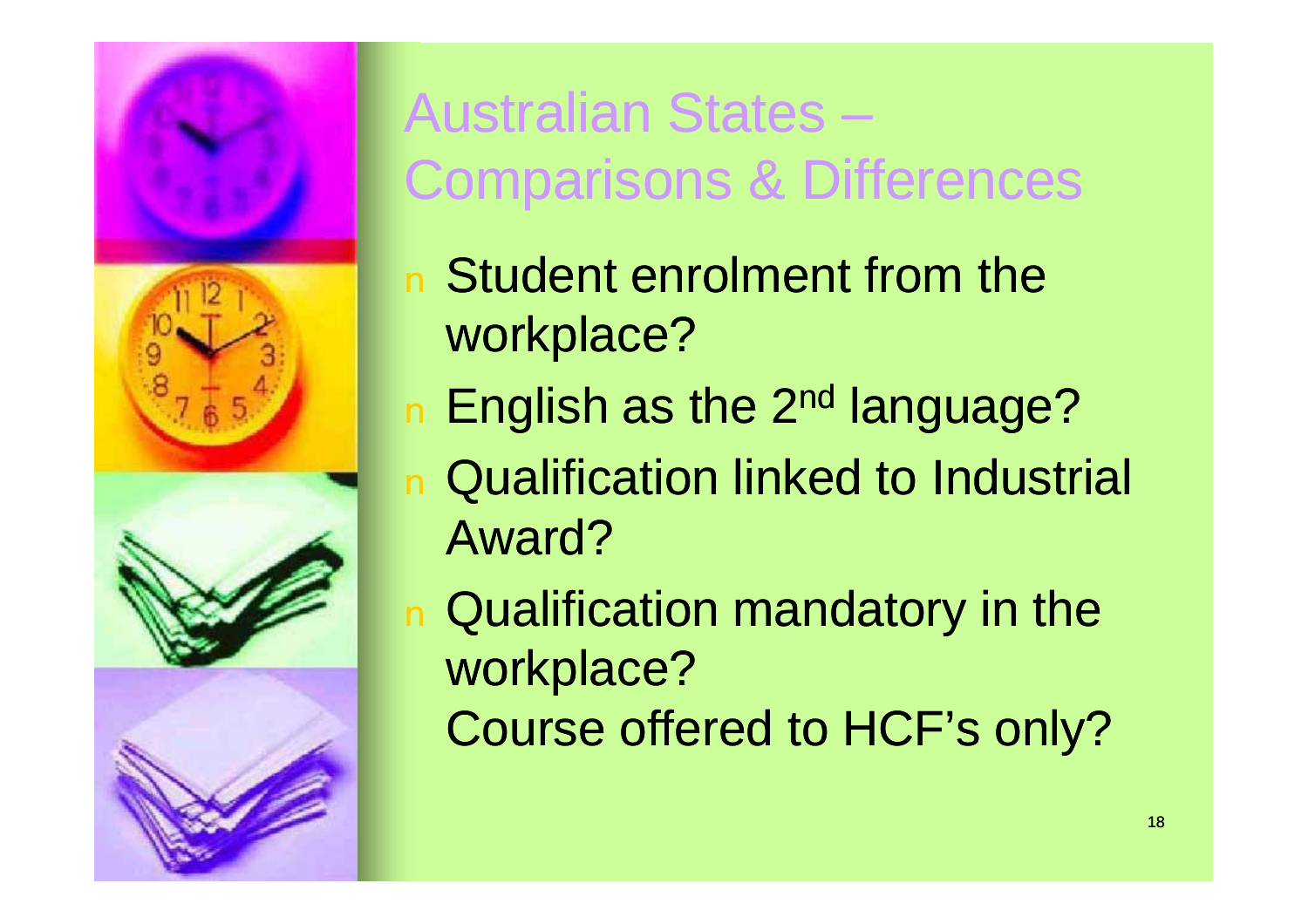

### RESULTS Nationwide

<sup>n</sup> **Environmental ESCAN 2013** – based on enrolments **Health Services Assistant –** *Sterilisation Services*

> *ENROLEMENTS HLT31102 - Certificate III HLT31107 - Certificate III HLT3807 - Certificate IV*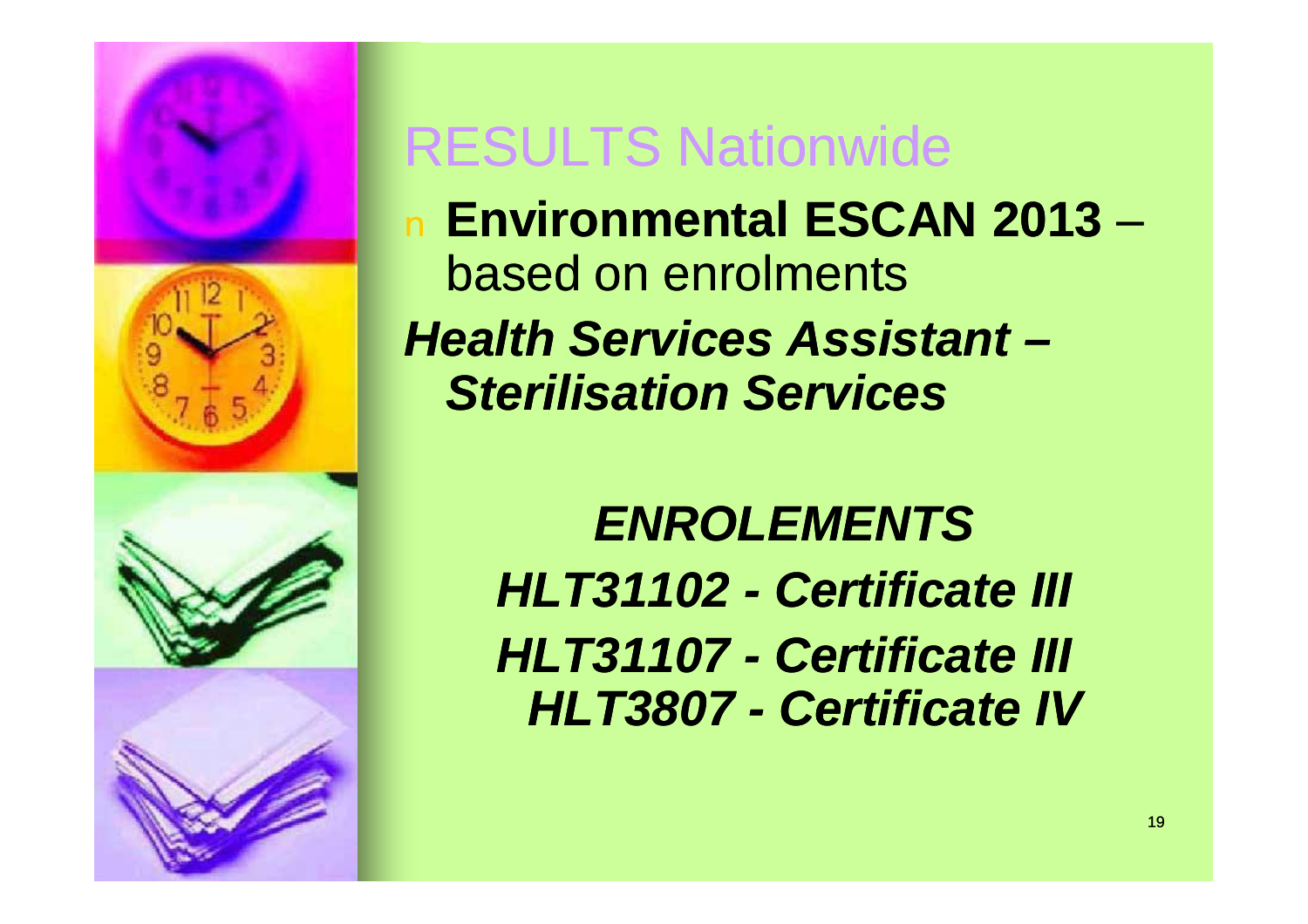

# RESULTS Nationwide

| <b>ENROLEMENTS</b> | <b>HLT31102</b><br><b>Certificate III</b> | <b>HLT31107</b><br><b>Certificate III</b> | <b>HLT3807</b><br><b>Certificate IV</b> |
|--------------------|-------------------------------------------|-------------------------------------------|-----------------------------------------|
| 2009               |                                           | 686                                       |                                         |
| 2010               | 5                                         | 869                                       |                                         |
| 2011               | 4                                         | 1116                                      |                                         |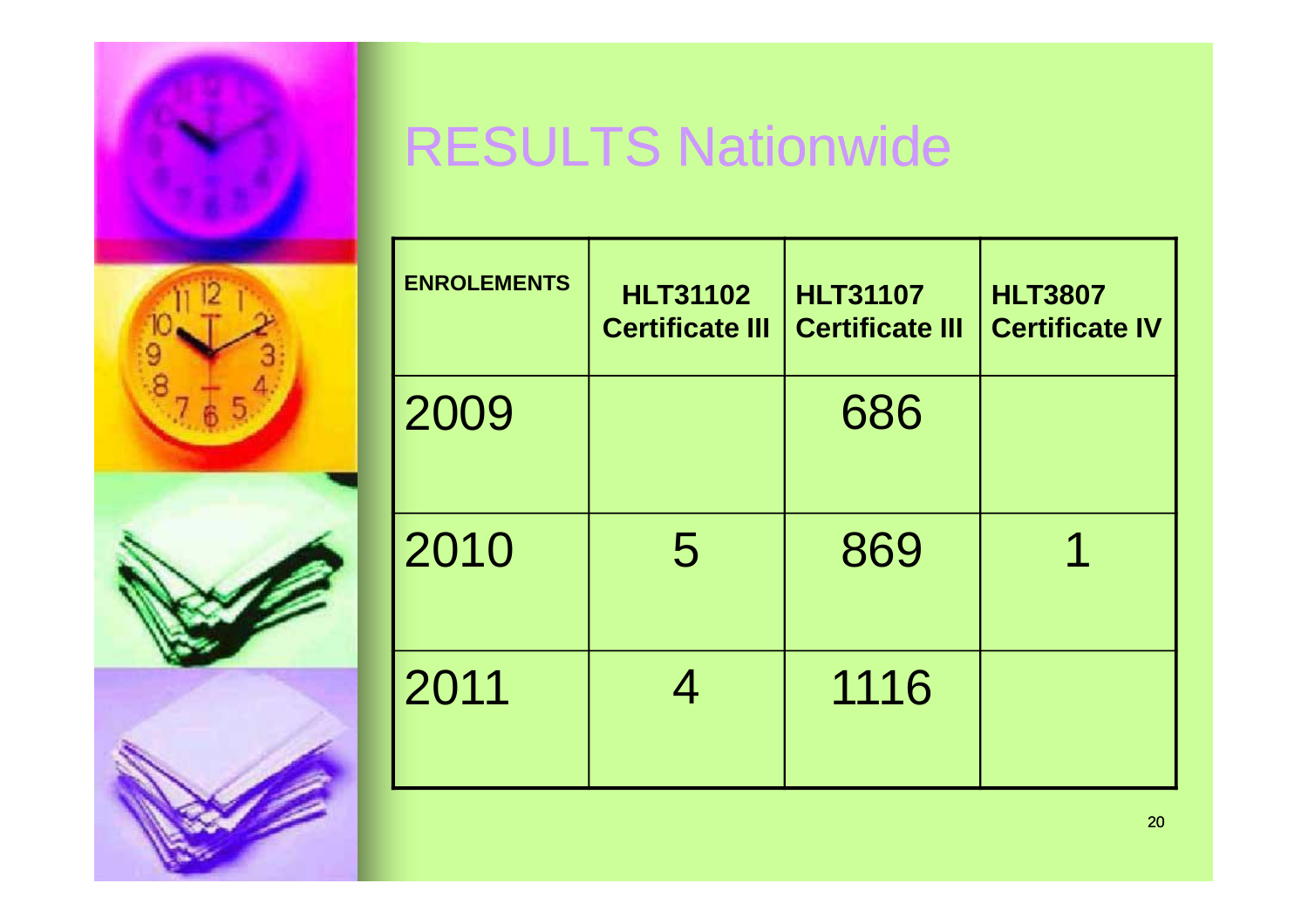

### National Totals  $2011 = 1116$

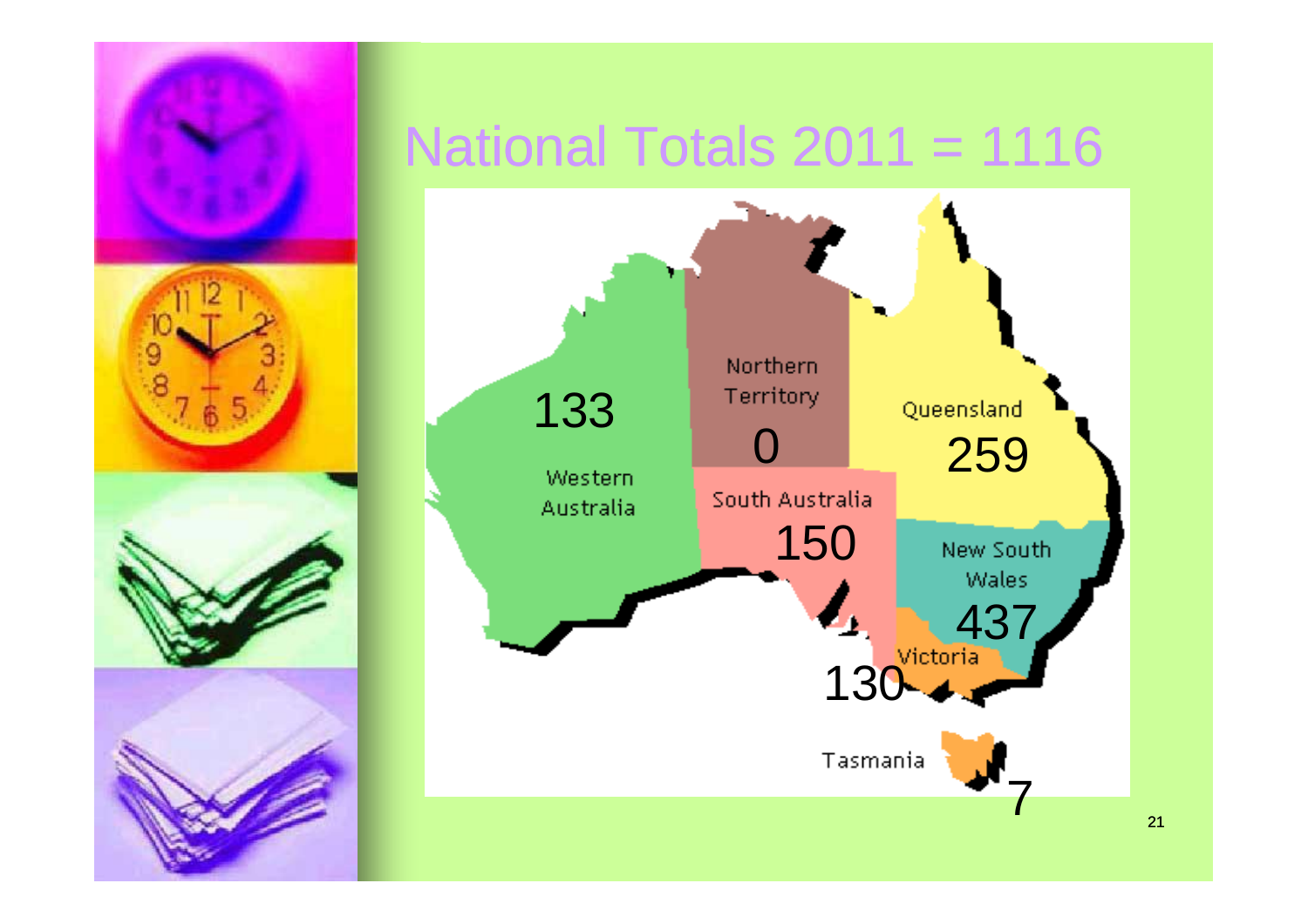

# In Summary

- <sup>n</sup> GOAL is to ensure-
- n Industry participation,
- n Units are current with technology changes,
- <sup>n</sup> Content relevant & flexible to workforce settings & be assessed realistically,
- <sup>n</sup> Qualification flexible for HCF & OBP, such as Day Surgeries & Oral Health.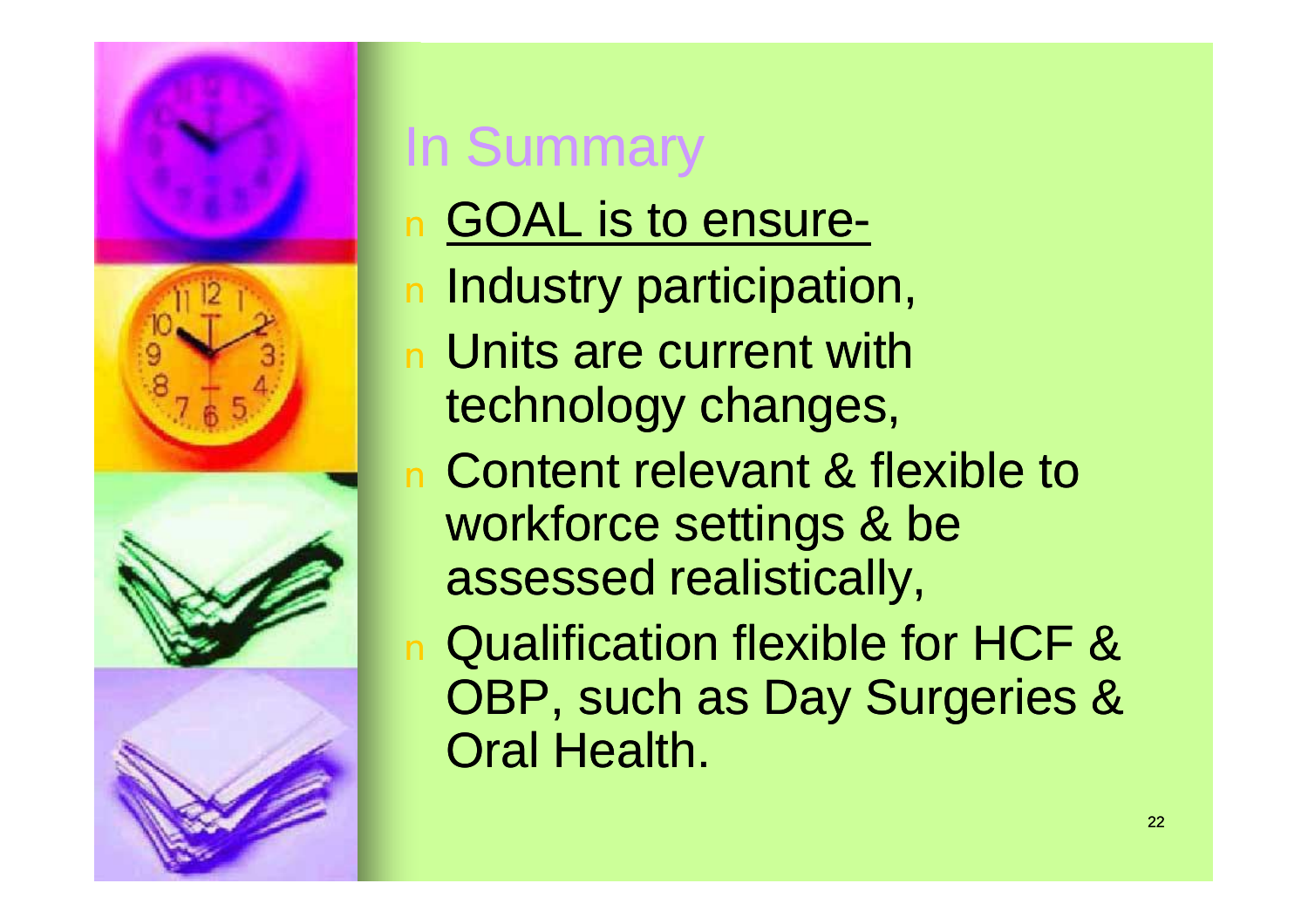

### Acknowledgements

- n FSRACA Committee as IRG member,
- <sup>n</sup> Sylvia Morris [SA] & Elaine Forster [Qld] RTO Course Coordinators,

n AS/NZS 4187.